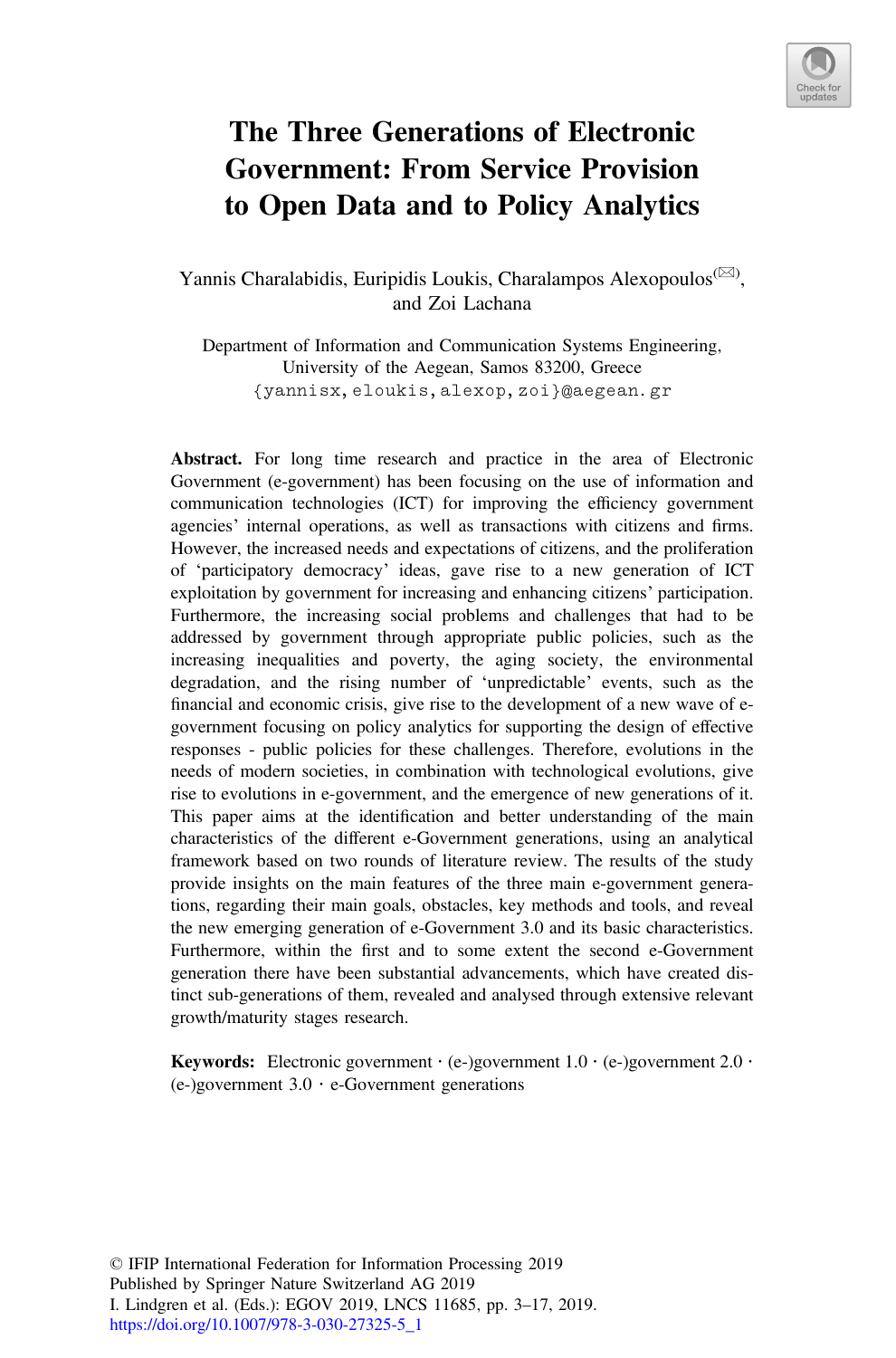### 1 Introduction

The objective of Electronic Government (e-Government) research and practice has been the exploitation of ICT in government, and the provision of ICT-based services to public servants, citizens and firms, aiming initially at efficiency and effectiveness improvements of government agencies' internal operations, as well as transactions with citizens and firms, and then at citizens' participation as well as transparency increase and enhancement. As the expectations and needs of citizens and societies in general are changing and growing, and also the capabilities offered by ICTs are evolving, we observe a shift in e-Government focus, leading to an evolution of e-Government. The evolution of e-Government is influenced on one hand by its wider external environment (such as economic, political and social), and on the other by its technological environment. In all these evolutions there is a common pattern: initially existing practices, processes and services are automated/supported through ICT, and then they are subjected of incremental ICT-based improvements or innovations that governments tend to adopt, by transforming the already existing practices, processes and services, or by adopting new ones [\[1](#page-11-0)].

These evolutions have generated several e-Government waves, which have been shaped by societies' problems and needs in combination them with technological developments. A first wave of e-government services was meant initially to exploit ICT in order to improve internal efficiency of government agencies, by automating or supporting their complex internal processes, and then to take advantage of the high penetration and use of the Internet in order to establish electronic transaction with citizens and firms through the web, by developing public e-services for them. This wave was aiming initially at the automation and support of public services, and then at the transformation of them, addressing issues of efficiency and effectiveness related to the public services provision. The proliferation of the 'participatory democracy' ideas in combination with the high penetration and use of the Internet gave rise to second wave of e-Government services for citizens and firms, which go beyond the support and enhancement of transaction with them, aiming at the support and enhancement of the relationship and communication of government with them. This second wave of e-Government attempts to utilize the power of the Internet, and later the social media, for establishing a more close and stronger interaction and collaboration with the society way. More participatory Internet-based services and capabilities were offered to citizens in order to be engaged and participate more in the policy making process. This wave is also associated with enhanced transparency and accountability through the development of services that open to the society important government data.

This succession of different waves/generations of e-government has changed perceptions about the content of e-government and has resulted in several definitions that have been formulated through years in order to describe e-government, as the notion is evolving, focusing on different characteristics of the emerging generations of it (e.g. [[2](#page-11-0)–[6\]](#page-12-0)). Because of this, although there is an enormous frequency of use of the term "egovernment", there is still not a clear and consistent understanding of the content of this concept among practitioners and academia. However, despite the fundamental importance of this evolution of the e-government domain for the society and the economy, limited systematic research of it has been conducted.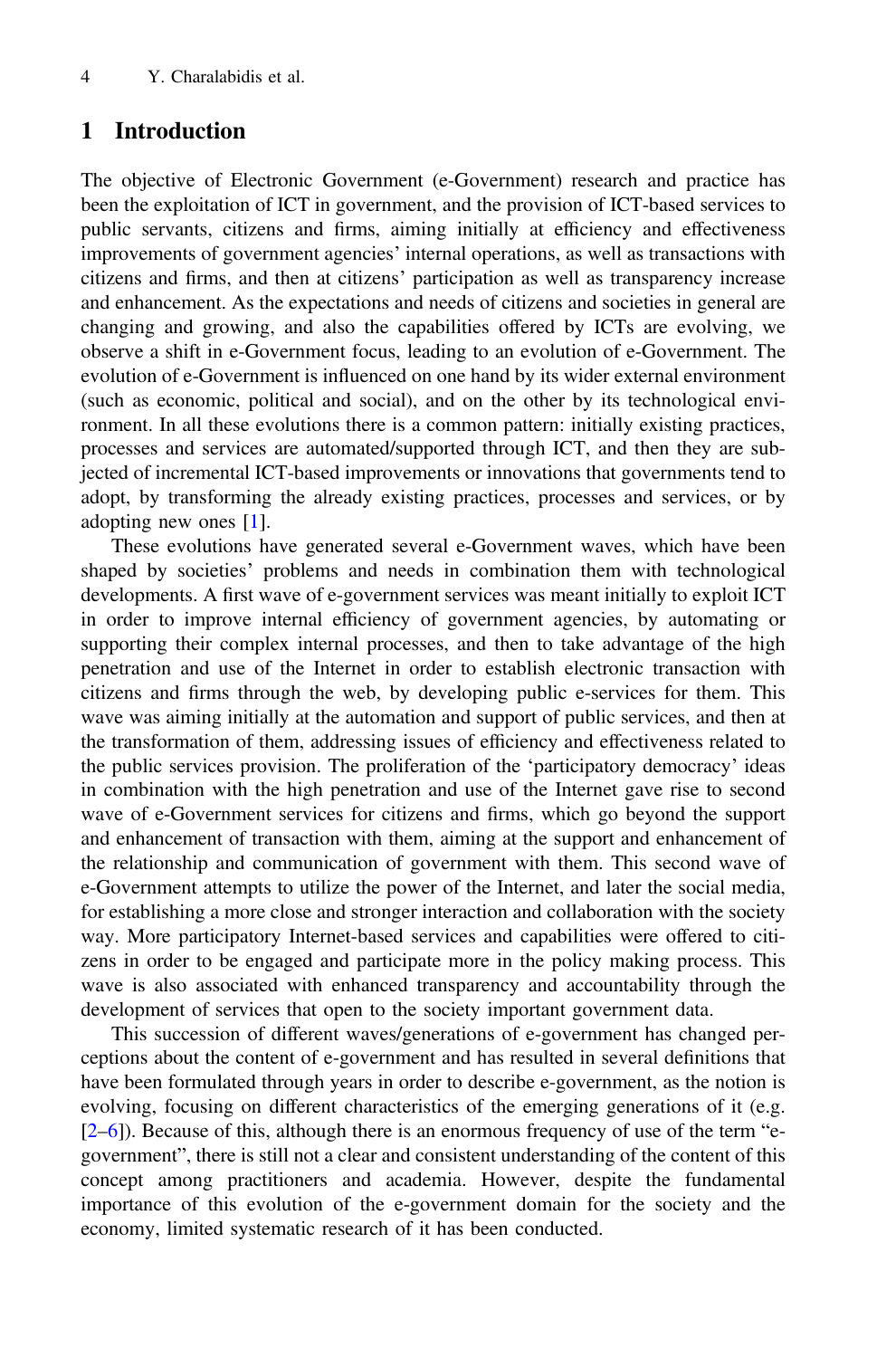The current study aims to contribute to filling this research gap; its specific research objectives are:

- (i) to establish a common understanding of different e-government developments' categorization into specific e-government generations;
- (ii) to provide integrated definitions for the different e-government generations and identify the main characteristics of them;
- (iii) to understand internal evolutions within each of these e-government generations, and possibly identify sub-generations of them;
- (iv) to develop an analysis framework for the above, setting up the analysis perspectives in the form of research questions towards the systematic investigation of e-government generations, which can be of wider usefulness for future research on this topic.

The rest of this paper is organized as follows. Section 2 provides background information on associated domains that illustrate similar evolution paths and should be considered in the analysis. Section [3](#page-3-0) describes our methodological approach, while Sects. [4](#page-5-0), [5](#page-7-0) and [6](#page-8-0) present the results of our research. Finally, Sect. [7](#page-11-0) includes conclusions and suggestions for further research on this topic.

## 2 Background

With the ICT constituting key enablers for the evolution and even the disruption of most sectors [\[7](#page-12-0)], including the government one (through the development of e-government), completely new opportunities for the societies, the private and the public sector, are being created for exploiting ICT for addressing complex problems and challenges, and for facilitating economic growth. Technological advances have driven dramatic transformations and evolutions in many domains and have led to the emergence of new generations of them. In the domains of the electronic content publishing [[8,](#page-12-0) [9\]](#page-12-0), and also the industry [\[10](#page-12-0), [11](#page-12-0)], where we can observe evolution paths which are most probably closely related to the e-government one, we observe the emergence of different generations of them: Web 1.0, Web 2.0 and Web 3.0, and also Industry "1.0", "2.0", "3.0" and occasionally "4.0".

#### 2.1 The Evolution of the Web

In the area of electronic content publishing we can distinguish different generations of the web, driven by technological evolutions  $[8, 9]$  $[8, 9]$  $[8, 9]$  $[8, 9]$ . In Web 1.0, applications were generally aimed at publishing mainly 'read-only' content, to be 'consumed' by users, but allowing limited interaction with it. Subsequently, Web 2.0 has been the term used to describe a new generation of the web, allowing more interaction with already published, development of 'user-generated' content, transforming passive content consumers to more active content 'prosumers' (producers and consumers), and also development of networks for content dissemination. The most recent generation, Web 3.0, is about a 'semantic' web of data, which through the semantic annotation of its data provided enhanced data search and link capabilities, allowing this web of data to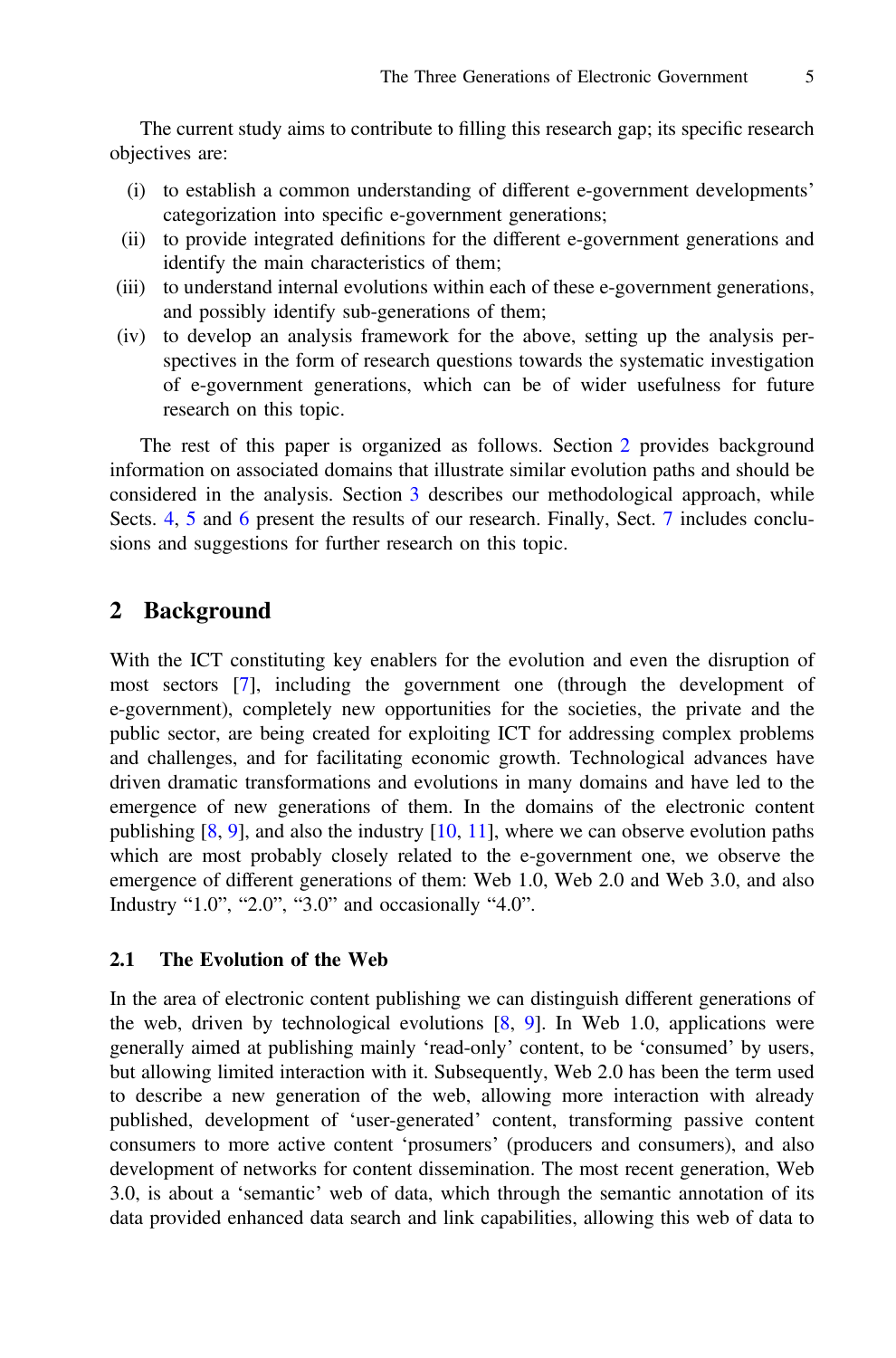<span id="page-3-0"></span>interface better with itself, and also to feed data to other web applications being used by people around the internet. Web 3.0 technologies are the response to the everincreasing amounts of data generated by the users and organizations, which have to be searched and exploited more efficiently. Furthermore, as no single platform will be able to handle such amounts of data, the necessity arises for the decentralization of the relevant services, which is reflected in the emergence of technologies like distributed computing or blockchain.

#### 2.2 The Evolution of the Industry

Similarly, in industry we can distinguish some distinct generations of it, driven by technological evolutions [[10,](#page-12-0) [11\]](#page-12-0). Industry 1.0 introduced the concept of mechanical mass production, by using water- and steam-powered machines, while Industry 2.0 utilized the power of electricity, and at the same time it developed new methods for increasing the efficiency and effectiveness of manufacturing facilities, through the improved allocation of various manufacturing resources. Industry 3.0, also known as the third industrial revolution, was based on the development of electronic hardware and software, which was used for improving planning of industrial operations, as well as extending automation of previously manual production tasks; also, these offered new services and capabilities based on optimizing warehouses management, which are completely beyond the realm of inventory control and shipping logistics. Recently Industry 4.0 has emerged, which refers to the advanced digitalization and use of the 'Internet of Things', big data and analytics technologies within factories, in order to generate new production-related information, which can be used for increasing further production efficiency (production process innovations), and also for the development of novel products and services (product and process innovations). Among the core characteristics of Industry 4.0 are: quicker decision-making, decentralization, and products/services customization and personalization, with the use of big data as an important factor driving industry 4.0.

#### 3 Methodology

The main research objective of this study is the identification and better understanding of the different generations of e-Government. In order to define to the necessary elements/perspectives of each generation to be examined and analysed we developed an analysis framework, based on the method for the analysis and development of science base in a domain proposed in  $[12]$  $[12]$ , which has been adapted to the needs of this study. Each identified analysis element/perspective was converted into a research question. The final analysis framework we constructed in this way is shown in Table [1](#page-4-0), which presents the different analysis perspectives we used to investigate the major characteristics of each e-government generation, along with the corresponding research questions and their detailed explanations.

As a second step, we proceeded with the identification of the main literature that contains the available definitions for the different generations of e-government. From a preliminary search we found that previous e-government literature distinguished three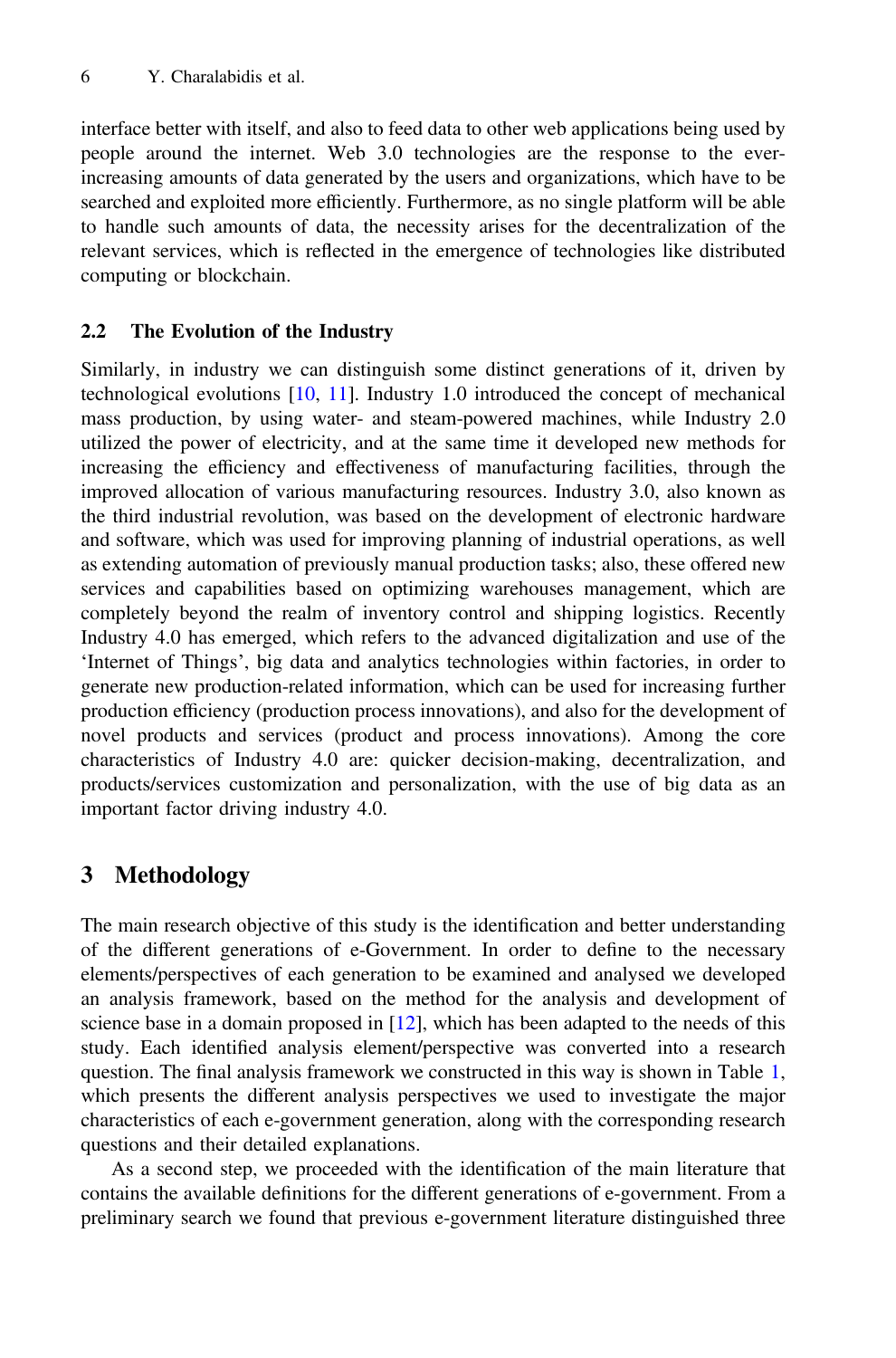<span id="page-4-0"></span>

| #              | Main<br>perspective                      | Research question                                                                  | Explanations                                                                                                                                                            |
|----------------|------------------------------------------|------------------------------------------------------------------------------------|-------------------------------------------------------------------------------------------------------------------------------------------------------------------------|
| $\mathbf{1}$   | Main Goal                                | What is every generation<br>aiming to achieve?                                     | The result/objective that each<br>generation of eGovernment aims to<br>achieve                                                                                          |
| $\overline{2}$ | Main Method                              | How can their goal(s) be<br>achieved?                                              | An established, prescribed, or<br>logical, practice or systematic<br>process of achieving the main goal<br>with accuracy and efficiency based<br>on a credible approach |
| 3              | Usual<br>Application<br>Level            | Which is the targeted<br>government level?                                         | Related environment of offered<br>services                                                                                                                              |
| $\overline{4}$ | Key Tools                                | Technological tools for<br>$accomplishing$ their $goal(s)?$                        | Main technological tools used for<br>accomplishing/achieving the main<br>goal                                                                                           |
| 5              | Key<br>Obstacles/Risks                   | Are there any<br>obstacles/risks?                                                  | Determining factors capable of<br>preventing the main goal to be<br>achieved. Could be a policy or the<br>users' resistance to change                                   |
| 6              | Key ICT Areas                            | Which technologies are<br>being used?                                              | Key enabling technologies allowing<br>the deployment of the main method<br>and the development of the key tool                                                          |
| $\tau$         | Most Needed<br>Discipline,<br>beyond ICT | Which are the important<br>scientific discipline(s) to be<br>leveraged beyond ICT? | Identification of the most important<br>scientific discipline(s), beyond ICT,<br>for the achievement of the major<br>goal of each generation                            |

Table 1. Analysis framework: main perspectives, research questions, explanations

main generations of e-Government, referred to as "e-Government 1.0", "e-Government 2.0" and "e-Government 3.0", or even using the terms "Government 1.0", "Government 2.0", and "Government 3.0". So we searched the EGRL (V. 13.5, is renamed DGRL - Digital Government Reference Library) and Google Scholar using the above terms as keywords, as well as "eGovernment definition", in order to find publications enabling us to answer the above seven fundamental research questions of our analysis framework (see above Table 1). We found 17 papers in total, which however did not include sufficiently detailed information for providing all the necessary answers to the above seven research questions, but provided us more detailed keywords for conducting a second round of more extended literature search. In this second round, in addition to the previously used EGRL (V. 13.5), we extended out search to the Scopus library and Google Scholar. We found 126 papers, from which initially were examined their abstracts, in order to select the most appropriate ones for answering the above research questions. Finally, 35 papers were selected as more relevant to be thoroughly analysed.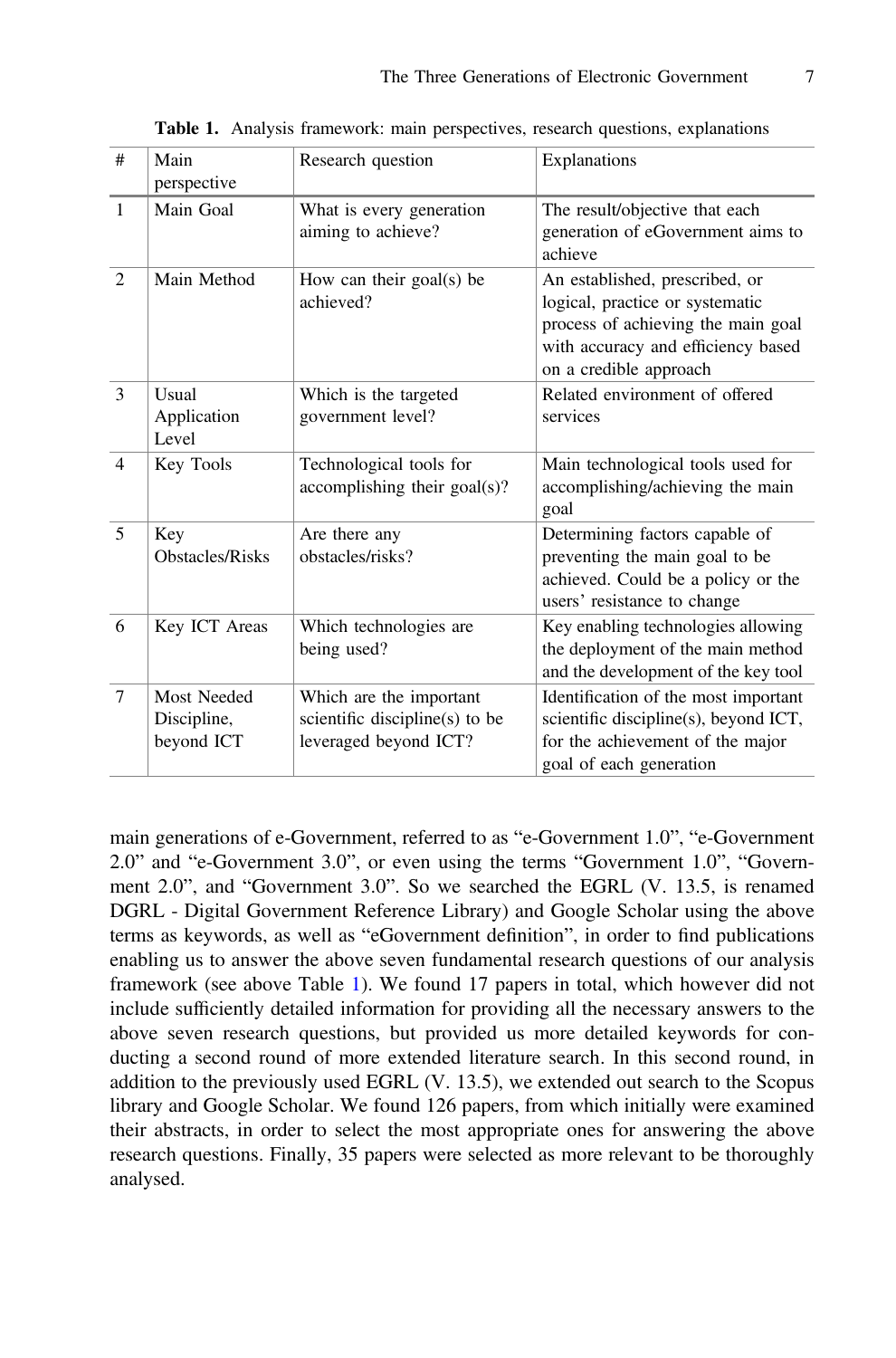<span id="page-5-0"></span>As a last step, based on these papers we proceeded to the description of the above mentioned seven main perspectives of each e-government generation. The results are presented in the following Sect. [5](#page-7-0), enabling a better in-depth understanding the characteristics of the different generations of e-government.

# 4 The Three Generations of e-Government

In Table 2 we can see the key findings concerning the abovementioned seven main perspectives/questions of the three e-government generations, as well as their supporting literature. A main similarity identified concerns the perspective/question 5 of 'key obstacles/risks': the same main obstacle has been identified for all three generations of e-government, which is emphasized in all relevant papers: public sector mentality, which does not favour risk taking and innovation. Public servants and politicians seem to be reluctant to be early adopters of new technological advancements in order to achieve the main goal of each generation.

| $\#$           |                                          | e-GOV 1.0                                                       | $e$ -GOV 2.0                                               | $e$ -GOV 3.0                                                                                                                                             |
|----------------|------------------------------------------|-----------------------------------------------------------------|------------------------------------------------------------|----------------------------------------------------------------------------------------------------------------------------------------------------------|
| $\mathbf{1}$   | Main Goal                                | <b>Better Services</b><br>$[13-16]$                             | Openness &<br>Collaboration<br>$[13, 17-21]$               | Societal problem-solving<br>citizen well- being,<br>optimization of resources<br>[22, 23]                                                                |
| $\overline{2}$ | Main Method                              | Interoperability<br>for Connected<br>Governance<br>[14, 24, 25] | Open &<br>Collaborative<br>Governance<br>$[17-21]$         | Smart Governance & data-<br>intensive decision-policy<br>making [22, 23, 26]                                                                             |
| 3              | Usual<br>Application<br>Level            | National $[13, 25]$                                             | National &<br>Local [17, 18]                               | Local to International [27]                                                                                                                              |
| $\overline{4}$ | Key Tool                                 | Portal [16, 18, 28]                                             | Social Media<br>$[13, 17-21]$                              | Ubiquitous Sensors/Smart<br>Devices/Apps/AI [29, 30]                                                                                                     |
| 5              | Key<br>Obstacles/Risk                    | Public Sector<br>Mentality<br>[20, 25, 31]                      | Public Sector<br>Mentality<br>[17, 27, 31]                 | Public Sector Mentality<br>$\left[27\right]$                                                                                                             |
| 6              | Key ICT Area                             | Organizational<br><b>Infrastructures</b><br>[15, 20]            | Social Media &<br>Open and<br>Big Data<br>[17, 19, 20, 25] | Artificial Intelligence & IoT<br>[22, 23]                                                                                                                |
| $\overline{7}$ | Most Needed<br>Discipline,<br>beyond ICT | Management<br>[14, 25, 31, 32]                                  | Social and<br>Political<br><b>Sciences</b><br>[20, 21]     | A wide variety of<br>disciplines concerning the<br>domains of government<br>activity, such as economic,<br>environmental, behavioural<br>sciences $[33]$ |

Table 2. Generations of digital government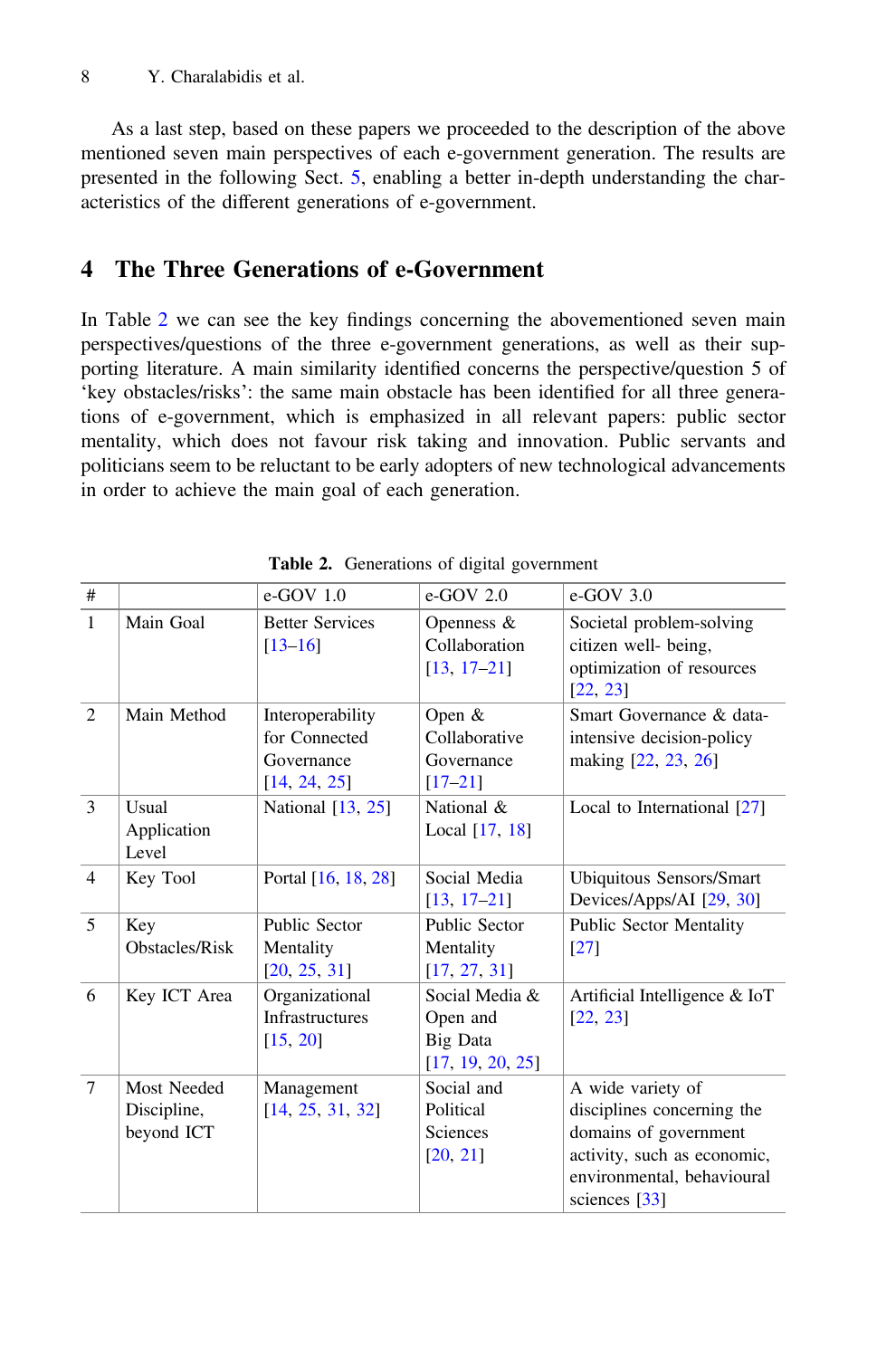With the only exception of this perspective/question 5 concerning the obstacles/ risks remarkable differences have been identified between the three generations in all the other examined perspective/questions. For perspective/question 1 about the main goal of each generation we can conclude there is a shift in the main goal/scope in e-government through the years. While e-Government 1.0 pursues the provision of better transactional services by the public sector for the businesses and the citizens [\[13](#page-12-0)–[16](#page-12-0)], e-Government 2.0 offers capabilities towards increasing citizens' participation, as well as openness and accountability of governments  $[13, 17-21]$  $[13, 17-21]$  $[13, 17-21]$  $[13, 17-21]$  $[13, 17-21]$  $[13, 17-21]$ , and thus enhancing the quality of democracy. Finally, e-Government 3.0 comes as the logical response on one hand to the growing problems and challenges that modern societies and have to be managed through effective government policies, and on the other hand to the deluge of data produced from the second generation of e-government (mainly large quantities of textual data from various social media sources), as well from new technologies (sensors, Internet of Things (IoT), etc.); it is aiming to exploit these data for providing support to policy-making, societal problem solving, as well as citizens' well-being (e.g. for citizen-level decision support services i.e. find the quickest route to your destination by-passing high traffic areas) and data-intensive decision making (policy informatics) [[22,](#page-12-0) [23](#page-13-0)].

In order to achieve these goals in e-Government 1.0 the most common methods and tools are interoperability between IS of government agencies, as well as towards central electronic 'one-stop shops' and national portals [\[14](#page-12-0), [24,](#page-13-0) [25](#page-13-0)]. In e-Government 2.0 social media [[13,](#page-12-0) [17](#page-12-0)–[21](#page-12-0)] play an important role for the development of new governance models, characterised by more participation of and collaboration with the society (individual citizens, communities, stakeholder groups, firms, professional and business associations), with the most advanced governments to adopt this new way of communication with the citizens, as well as citizens' participation to governmental decisions [\[17](#page-12-0)–[21](#page-12-0)]. Moreover, e-Government 2.0 emphasises the opening and release of government data by developing national and local open government data portals, in order to promote transparency [[17,](#page-12-0) [18\]](#page-12-0). In e-Government 3.0 the increased use of sensors and smart devices producing big data [\[23](#page-13-0)], ranging from human text to sensor data, combined with advanced analytics and modelling, which increasingly make use of highly sophisticated AI techniques, and possibly ubiquitous services (i.e. cloud) [[29,](#page-13-0) [30\]](#page-13-0), allowing data-intensive and evidence-based decision and policy making [[22,](#page-12-0) [23](#page-13-0), [26\]](#page-13-0).

The key ICT area of e-Government 1.0 is organizational ICT infrastructures [\[15](#page-12-0), [20\]](#page-12-0), while for e-Government 2.0 it is social media for citizens involvement, and open and big data [\[17](#page-12-0), [19](#page-12-0), [20](#page-12-0), [25](#page-13-0)], while for e-Government 3.0 it is analytics, modelling, artificial intelligence and Internet of Things. Finally, in order for all the above to be achieved the most needed 'complementary' discipline, beyond ICT, is management for e-Government 1.0 [\[14](#page-12-0), [15](#page-12-0), [31,](#page-13-0) [32](#page-13-0)], social and political sciences for e-Government 2.0 [\[20](#page-12-0), [21](#page-12-0)], and a wide variety of disciplines for e-Government 3.0, concerning the multiple domains of government activity, such as economic, environmental and behavioural sciences [\[33](#page-13-0)].

From studying in detail the above literature, it can be concluded that e-Government 1.0 focuses on the delivery of informational and transactional services, as well as on their production through government agencies' internal processes, being based on static ICTs and Web 1.0. On the contrary e-Government 2.0 focuses on the delivery of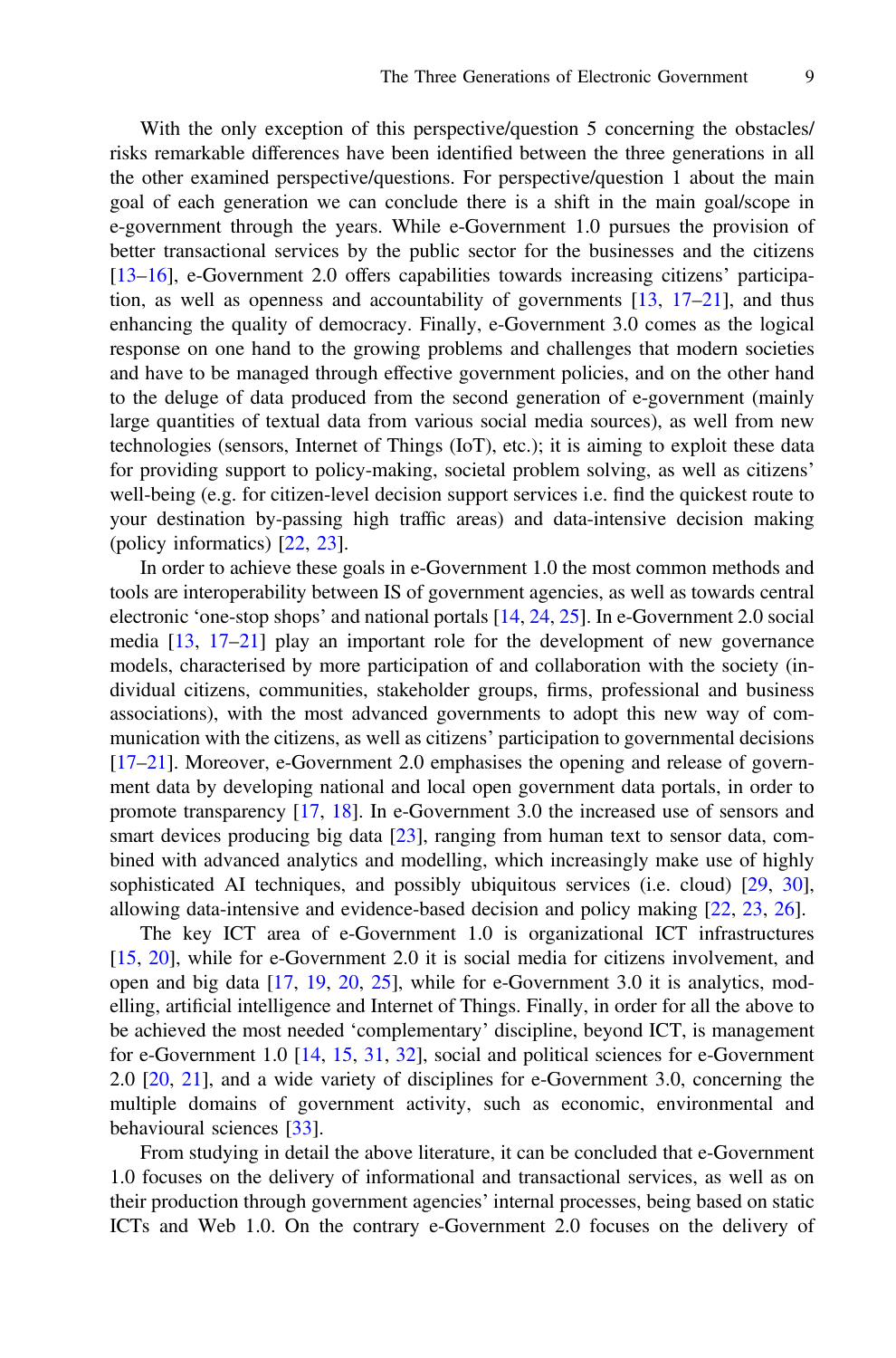<span id="page-7-0"></span>consultation, participation and open data services, and uses the concepts of Web 2.0 in combination with various social media management tools and technologies, as well as textual data analysis techniques; it aims at improving the openness and transparency of government, and at the same time collecting useful information and knowledge from the citizens about social problems and challenges, as well as ideas and proposals for managing them, applying crowdsourcing ideas in government, which lead to the development of the 'citizen-sourcing' [\[34](#page-13-0)–[36](#page-13-0)]. The emerging new generation of e-Government 3.0 focuses on supporting and enhancing higher level policy-making functions of government, and for this purpose it exploits e-Government's 1.0 and e-Government's 2.0 technologies, and also some emerging innovative technologies, such as big data, analytics, AI and IoT [\[30](#page-13-0), [33\]](#page-13-0).

Taking into account the above literature we can provide the following definitions of these three e-Government generations:

- e-Government 1.0 refers to the utilization of ICTs and web-based technologies for improving or enhancing the efficiency and effectiveness of public service production and delivery to citizens and firms; therefore, it includes both government agencies' internal intra-organizational information systems (IS) for improving the efficiency of their internal operations and processes, and also Internet-based IS enabling electronic transactions of citizens and firms with government agencies.
- e-Government 2.0 refers to the use of the collaborative tools and approaches of Web 2.0, as well as to the opening of public information, in order to achieve more open, accountable and responsive government, and promote government transparency, and citizens' participation and collaboration.
- e-Government 3.0 refers to the use of new disruptive ICTs (such as big data, IoT, analytics, machine learning, AI), in combination with established ICTs (such as distributed technologies for data storage and service delivery), and taking advantage of the wisdom of crowd (crowd/citizen-sourcing and value co-creation), for supporting data-driven and evidence-based decision and policy making.

Furthermore, it is worth mentioning that in both the first two generations the reviewed relevant literature distinguishes two distinct stages: the first is oriented towards the support of existing practices, processes and services of government agencies, while the second is oriented towards the ICT-based transformation of them [[1\]](#page-11-0). We expect something similar to happen with the third generation as well. In general ICT, though not immediately but after some time required for learning, seems to transform the way public administrations operate and interact with citizens and businesses, offering valuable new capabilities.

# 5 e-Government 3.0

Since e-Government 3.0 is the latest generation of e-Government, there is limited literature about it, so it is worth analysing further its main characteristics:

• It constitutes a major advancement of e-Government, strongly differentiated from the previous two generations, with respect to both objectives (to support higher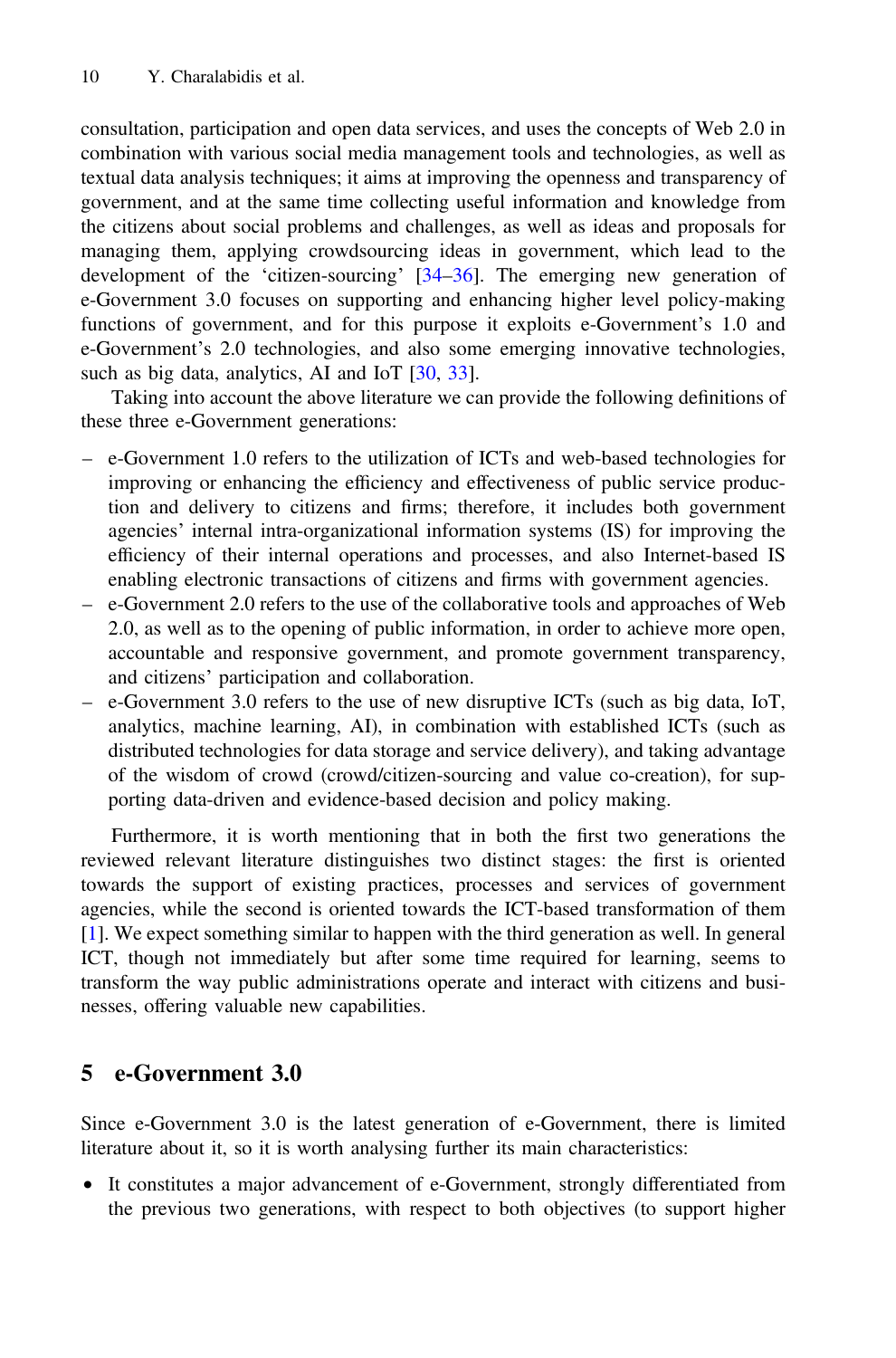<span id="page-8-0"></span>government agencies' functions: high-level decision-making as well as policymaking), and technologies used (established ICTs, in combination with high sophisticated new disruptive ICTs, such as big data, IoT, analytics, machine learning, AI, blockchain, etc.).

- It is motivated and driven by both social factors (increasing intensity and complexity of social problems and challenges) and technological factors (the need to utilize the above disruptive ICT in order to exploit and extract value from the large amounts of data collected and possessed by government).
- One of its main directions is the exploitation of the IoT by government agencies. The use of a sensors on physical devices, vehicles, infrastructures allows the collection of large quantities of data that enable the prosion of valuable services to citizens, firms as well as public servants. A large-scale use of IoT enables in the context of modern cities addressing the big challenges created by their continuing growth, and improving citizens' quality of life, through the development of smart cities [[30\]](#page-13-0).
- The availability of vast amounts of data in government agencies enables the use of AI and machine learning for constructing useful models that support and enhance decision and policy making.
- Movement towards decentralization: the necessity to deal with vast amounts of data efficiently (once only principle) and securely (principle of trustworthiness and security) warrant the use of distributed technologies like blockchain, which are expected to be widely used for government services [[37\]](#page-13-0).

It also worth mentioning that the term "e-Government 3.0" has been first used by South Korea in order to describe its efforts mainly within its 'Open Government Partnership' [[38\]](#page-13-0). It involves four main commitments: (i) to increase the availability of information about governmental activities; (ii) to support civic participation; (iii) to implement the highest standards of professional integrity throughout our administrations; and (iv) to increase access to new technologies for openness and accountability. So, we remark that the main elements of this South Korean definition of "e-Government 3.0" are actually the ones included in the existing definitions of "e-Government 2.0".

# 6 e-Government Generations' Elaboration: Sub-generations

If we elaborate further the identified three e-Government generations, we can distinguish distinct sub-generations in the first two of them. In particular, within e-Government 1.0 and 2.0 generations there have been substantial advancements, which have created distinct sub-generations of them that have been revealed and investigated through extensive relevant growth/maturity stages research. Most of this research has dealt with the first generation of e-Government 1.0, focusing on a part of it that concerns informational and transactional electronic services provision. Layne and Lee [\[39](#page-13-0)] developed a model of e-government growth, which focuses on these services, and consists of four stages: (i) the "catalogue" stage, in which static information is provided by government agencies to citizens and firms through the web; (ii) the "transaction"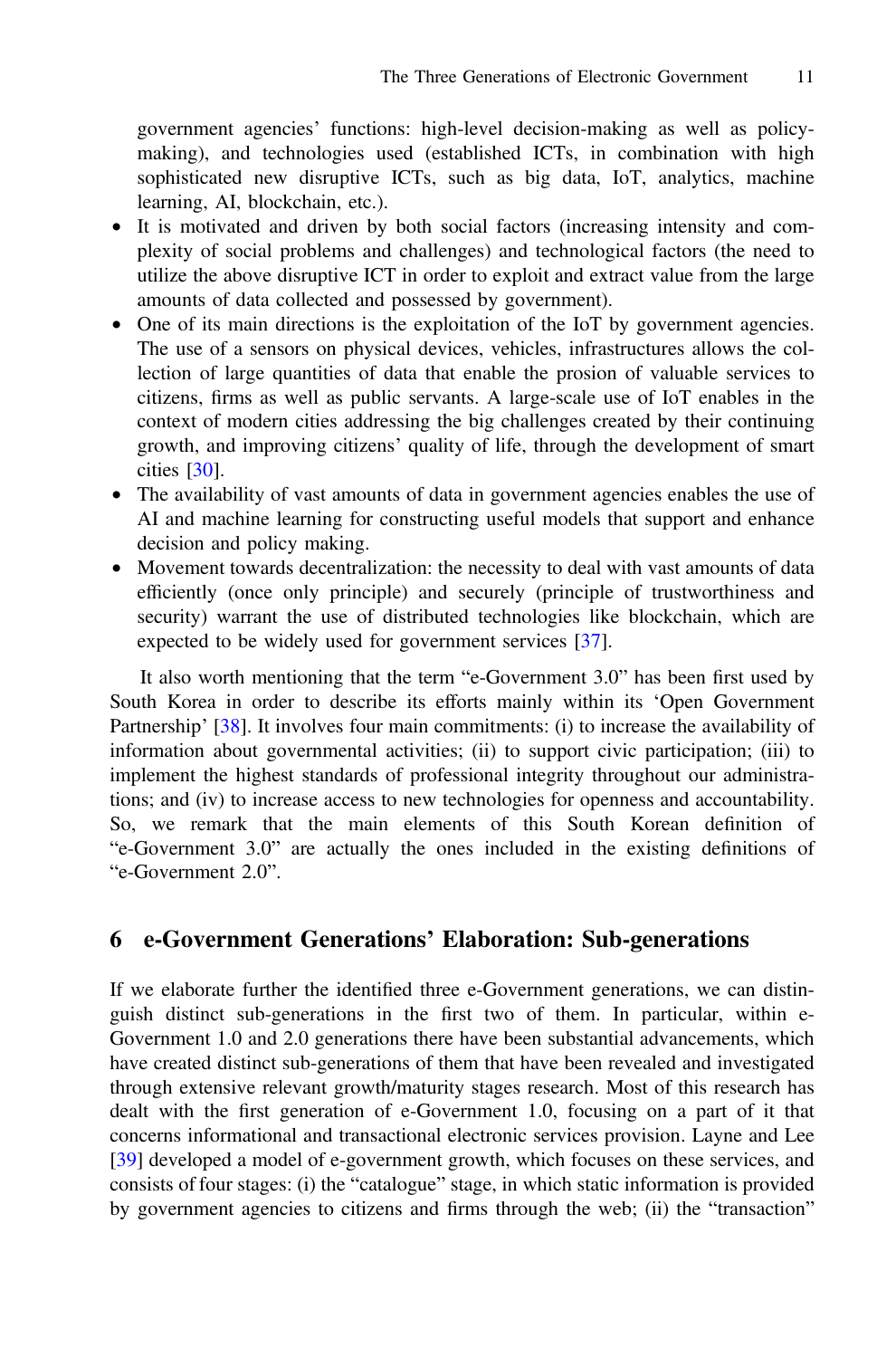stage, in which citizens and firms are offered the capability to conduct their transactions with the government (e.g. applications, declarations, etc.) through the web; (iii) the "vertical integration" stage, which involves integration/interconnection of IS of government agencies of different levels (e.g. local, regional, national level) belonging to the same thematic domain (so that transactions conducted by citizens and firms at one of these levels are automatically propagated to and update all the other levels); (iv) the "horizontal integration" stage, which involves integration/interconnection of IS of government agencies that belong to different thematic domains (so that transactions conducted by citizens and firms with one government agency can update databases of government agencies from other thematic domains, and also use such databases in the processing of the above transactions), enabling the establishment of electronic one stop shops (regarded as the highest level of electronic transaction services). These four stages describe an interesting advancement that has taken place within the e-Government 1.0 generation with respect to the capabilities offered to the citizens and firms, and constitute four different distinct sub-generations of it. Subsequently, based on the above model many extensions/elaborations of it have been developed, which identify growth/maturity stages with respect to informational and transactional electronic services provision by government; comprehensive reviews/syntheses of them are provided in [\[40](#page-13-0)–[43](#page-14-0)]. According to the most recent of them [[43\]](#page-14-0) these models share the following main growth/maturity stages: (a) publication of information on websites; (b) bi-directional communication with citizens via electronic channels; (c) offering transaction e-services online; (d) delivery of integrated e-government services, which involve multiple government agencies from the same or even from different thematic domains, in an 'electronic one-stop shop' mode; (e) some models include also an additional stage that concerns the above second generation of e-Government 2.0: e-democracy/e-participation related e-services. Furthermore, the same publication [\[43](#page-14-0)] distinguishes two additional stages of more advanced e-government transactional services, which go beyond the abovementioned electronic one-stop shop: the 'limited no-stop shop' and the 'no-stop shop' stages (in which the citizen has to perform only limited actions, or does not have to perform any action at all, respectively, in order to activate/receive government services). The maturity stages (a) to (d) (but not stage (e), as it concerns the second generation of e-Government 2.0, and not the first generation of Government 1.0), followed by the abovementioned two additional maturity stages identified in [\[43](#page-14-0)], constitute six distinct sub-generations of the first e-Government 1.0 generation, which are highly differentiated with respect to the capabilities offered to citizens and firms, and also the infrastructures and capacities that have to be developed by government agencies. However, it should be noted that there is a lack of similar maturity stages research concerning the other more 'basic' part of this e-Government 1.0 generation concerning the use of ICT for improving the efficiency of their internal operations and processes through internal intra-organizational IS of government agencies, though this is of critical importance for modern government and consume most of its ICT budget.

Much less similar research has been conducted for the second generation of e-Government 2.0, for identifying growth/maturity stages within this generation, and therefore corresponding sub-generations of it. In [[17\]](#page-12-0) has been developed an maturity model concerning the use of social media by government agencies for promoting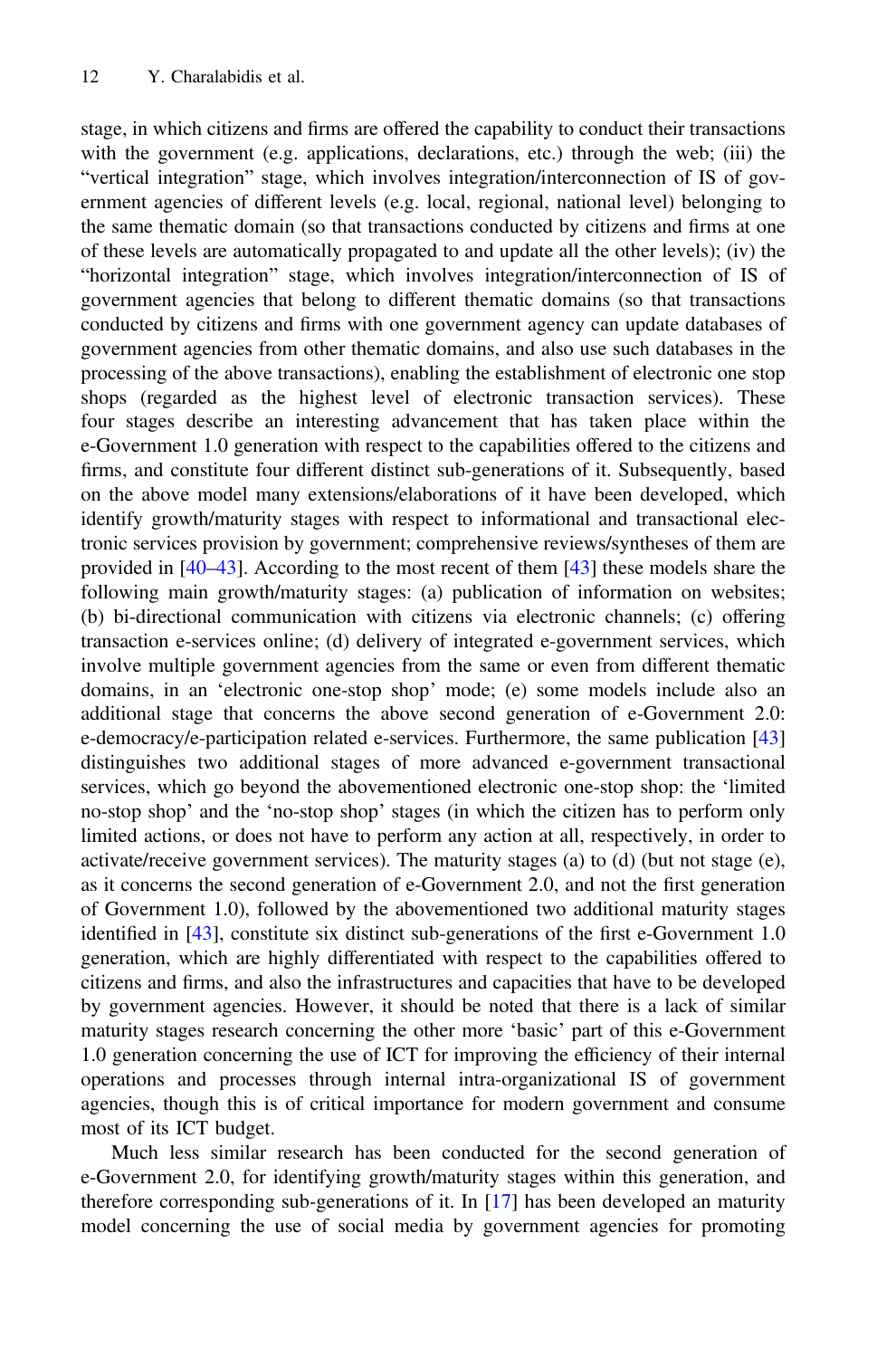public engagement and open government, which consists of five stages: (i) the "initial conditions stage", in which limited open government capabilities exist and social media is seldom used; (ii) the "data transparency" stage, in which social media are used for increasing transparency of government processes and performance by publishing relevant data online and sharing it with the public; (iii) the "open participation" stage, in which social media are used for promoting open participation of the public in government work and decision, aiming to enhance policy decisions and government services by utilizing the input of the public; (iv) the "open collaboration" stage, in which social media are used in order to foster open collaboration among government agencies, the public, and the private sector, for completing collaboratively complex tasks or projects that aim to co-create specific outputs; (v) the "ubiquitous engagement" stage, in which the main objective is to expand the scope and depth of social media use by citizens for all the above purposes, by making this easier and more universally accessible through mobile and ubiquitous computing devices and applications (so that the public can access government data and also participate and collaborate with government agencies using a wide variety of devices, such as smart phones, tablets, laptops, desktops, etc.). The first four of these maturity stages constitute distinct subgenerations of the second e-Government 2.0 generation with respect to purpose/ objective of social media use.

Recently, a more focused maturity model has been developed concerning the use of social media by government agencies for 'citizen-sourcing', in order to collect useful public policy-related information, knowledge, proposals/ideas and opinions from citizens [\[44](#page-14-0)]; it can be viewed as an elaboration mainly of stages (iii) and (v) of the previously described model of [[17\]](#page-12-0). It consists of five maturity stages of social media use for citizen-sourcing from a more technical perspective: (a) set-up and manual operation of social media accounts; (b) centrally managed automated operation of multiple social media accounts; (c) centrally managed and automated monitoring of external social media accounts; (d) centrally managed and automated monitoring of external social media accounts with quality filtering; (e) use of internal social media for the internal dissemination of the information, knowledge, proposals/ideas and opinions from citizens collected through the mechanisms defined in the previous stages, as well as for internal consultation on them; it should be noted that stages (b) to (e) include automated processing of content created in them by citizens for extracting the main issues as well as sentiment. We remark that while the stages of the previous maturity model described in [\[17](#page-12-0)] concern the purpose/objective of using social media by government agencies, the stages of the model maturity described in [[44\]](#page-14-0) have a more technical perspective, and concern mainly the kind of social media accounts to be used for citizen-sourcing, as well as the way of managing them and processing the content created in them by citizens. This indicates that for one e-Government generation we can have several divisions of it into sub-generations from various perspectives, such as the purpose/objective of ICT use perspective, the technical perspective, etc.

The above sub-generations we have identified for the first two generations of eGovernment 1.0 and 2.0 deepen our understanding about them, and indicate that they are not homogeneous and static; on the contrary, they are complex, heterogeneous and undergo important evolutions and advancements. Each of these sub-generations might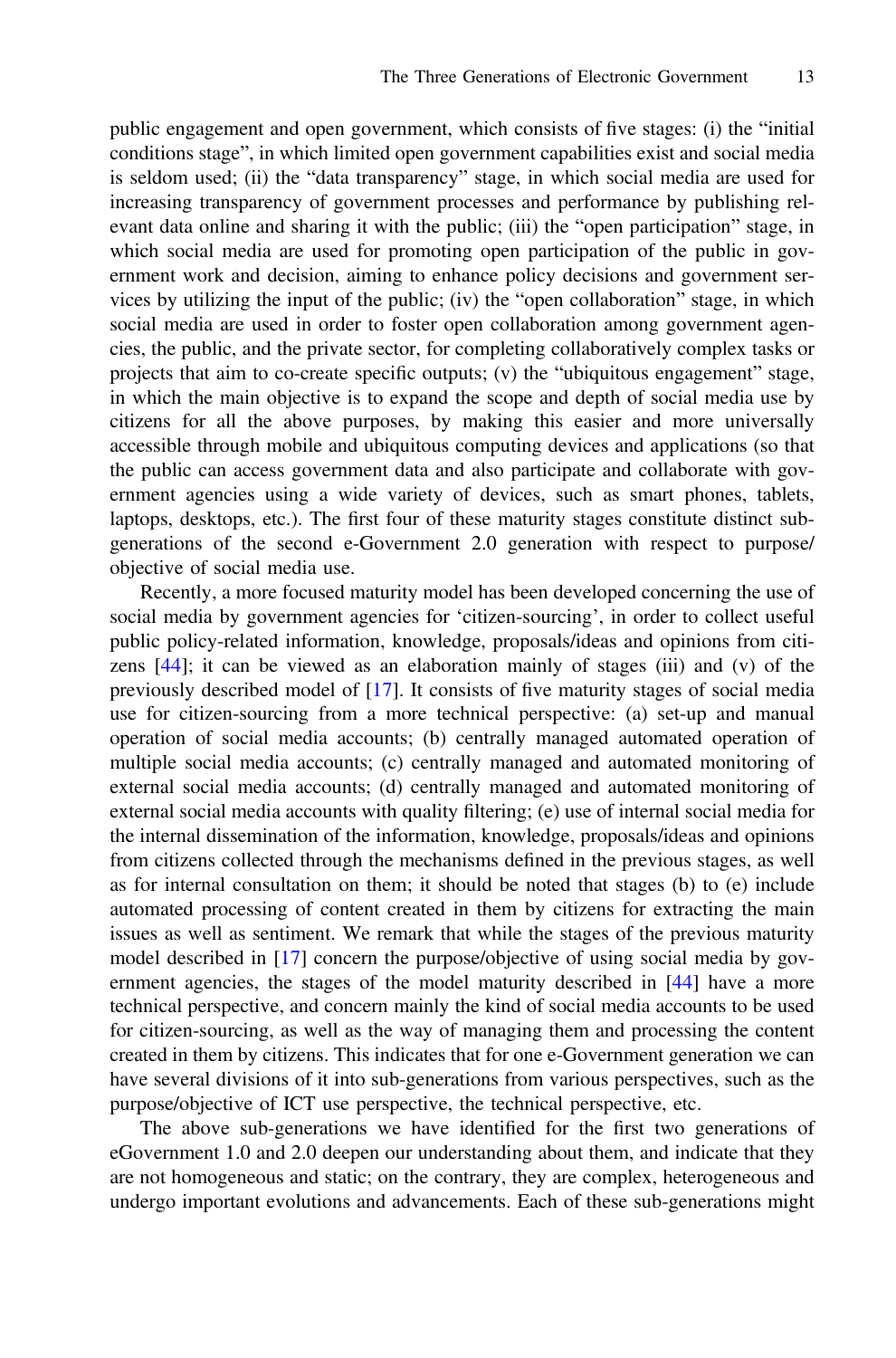<span id="page-11-0"></span>require different organizational capacities and infrastructures from its previous ones, and have different risks, challenges and critical success factors.

## 7 Conclusion and Further Research

In this study, we analyse the three different generations of e-Government. In order for this to be achieved it was necessary to first develop an appropriate analysis framework: to properly identify the main analysis perspectives, i.e. their main characteristics of these generations to be examined. For these generation definitions were developed as a result of our research, and the main characteristics of them were identified, as well as their important differences in goals, orientations and means. It has been concluded that these three e-Government generations differ substantially in the targeted government function to be supported and enhanced using ICT: internal operations and transactions with citizens/firms for e-Government 1.0, communication and consultation with the society for e-Government 2.0, and decision/policy-making for e-Government 3.0. Furthermore, they differ in the specific ICT they use for supporting/enhancing their targeted government function, with each generation employing the most appropriate ICT for the function it targets: ICT infrastructures and interoperability, as well as web 1.0 for e-Government 1.0, web 2.0 and social media for e-Government 2.0, big data, IoT, analytics, machine learning and AI for e-Government 3.0.

Further research is required on one hand concerning the first two e-Government generations, in order to deepen our understanding of them, by introducing more analysis perspectives, such as the transformations they have driven, and their interplay with economic and social evolutions; also, it is necessary to analyse each of the identified sub-generations of them separately using the analysis framework developed in Sect. [3.](#page-3-0) On the other hand, concerning the emerging e-Government 3.0 generation much more research is required, in order to address the fundamental questions it poses: Which are the main new disruptive technologies that will influence its development and shape it? How we can use these new disruptive ICTs in the public sector, on one hand for policy and decision making, and on the other hand for other functions of government agencies? – What major transformations they can drive in government agencies' policy and decision making, and also operations and work practices, transaction and consultation with citizens and firms, and in general in governance models? – Are there evolutions and advancements that create sub-generations within the e-Government 3.0 generation.

# References

- 1. Janowski, T.: Digital government evolution: from transformation to contextualization. Gov. Inf. Q. 32, 221–236 (2015)
- 2. Okot-Uma, R.W.O., London, C.S.: Electronic Governance: Re-inventing Good Governance. Commonwealth Secretariat, London (2000)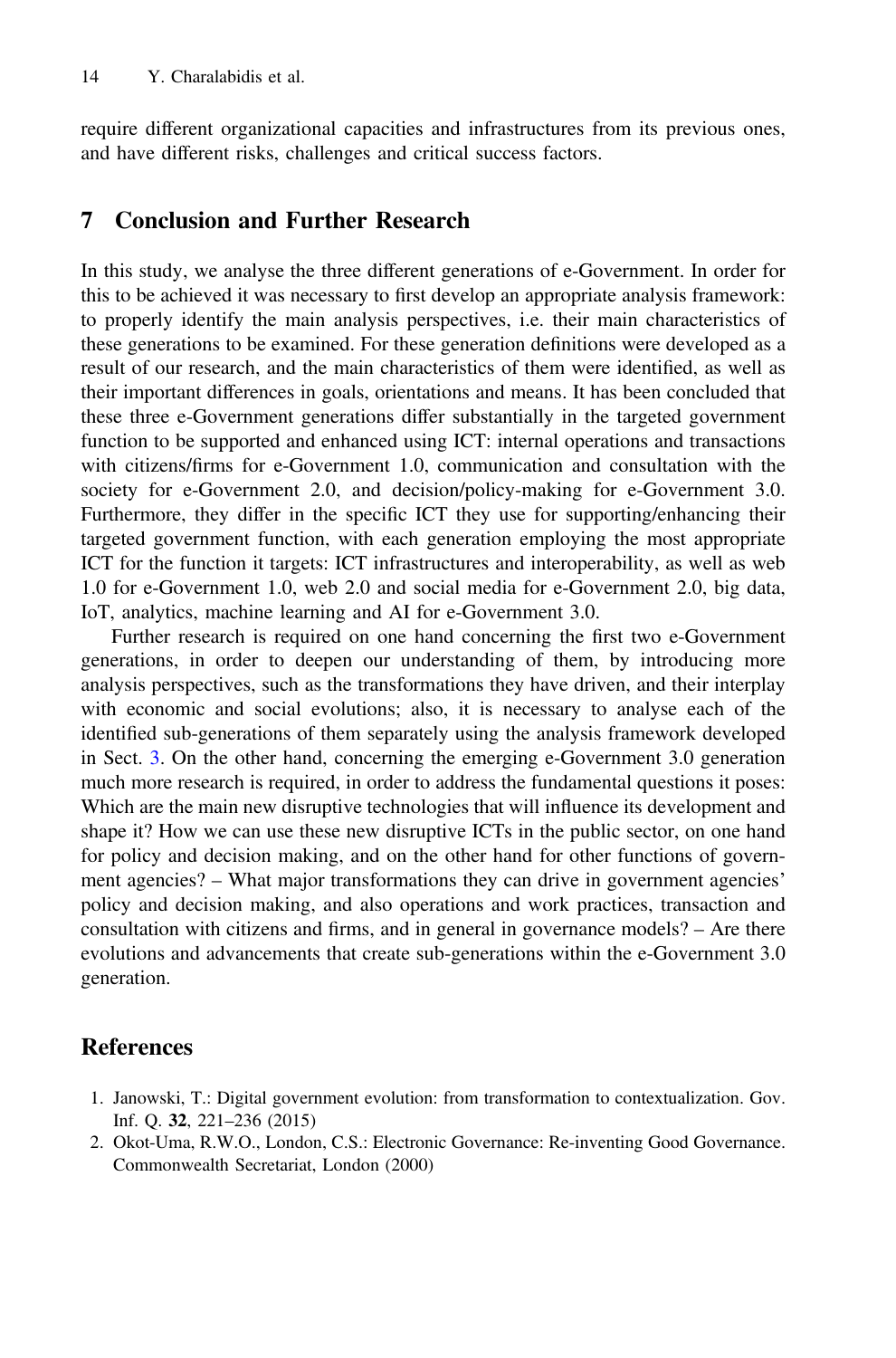- <span id="page-12-0"></span>3. Chen, Y.N., Chen, H.M., Huang, W., Ching, R.K.: E-government strategies in developed and developing countries: an implementation framework and case study. J. Global Inf. Manag. 14(1), 23–46 (2006)
- 4. Maumbe, B.M., Owei, V., Alexander, H.: Questioning the pace and pathway of egovernment development in Africa: a case study of South Africa's Cape Gateway project. Gov. Inf. Q. 25(4), 757–777 (2008)
- 5. Di Maio, A.: Government 2.0: Gartner Definition. Industry Research (2009)
- 6. Baumgarten, J., Chui, M.: E-government 2.0. McKinsey Q. 4(2), 26–31 (2009)
- 7. Christensen, C.M., Raynor, M., McDonald, R.: What is disruptive innovation. Harvard Bus. Rev. 93(12), 44–53 (2015)
- 8. O'Reilly, T.: What is web 2.0: design patterns and business models for the next generation of software. Commun. Strat. 65, 17–37 (2007)
- 9. Sharma, A.: Introducing The Concept Of Web 3.0 [http://www.tweakandtrick.com/2012/05/](http://www.tweakandtrick.com/2012/05/web-30.html) [web-30.html.](http://www.tweakandtrick.com/2012/05/web-30.html) Accessed 08 Dec 2017
- 10. Lasi, H., Fettke, P., Kemper, H.G., Feld, T., Hoffmann, M.: Industry 4.0. Bus. Inf. Syst. Eng. 6, 239–242 (2014)
- 11. Lu, Y.: Industry 4.0: a survey on technologies, applications and open research issues. J. Ind. Inf. Integr. 6, 1–10 (2017)
- 12. Charalabidis, Y., Gonçalves, R.J., Popplewell, K.: Towards a scientific foundation for interoperability. In: Charalabidis, Y. (ed.) Interoperability in Digital Public Services and Administration: Bridging E-Government and E-Business, pp. 355–373. IGI Global, Hershey (2011). Information Science Reference
- 13. Chun, S., Shulman, S., Sandoval, R., Hovy, E.: Government 2.0: making connections between citizens, data and government. Inf. Polity 15(1,2), 1–9 (2010)
- 14. Pardo, T.A., Nam, T., Burke, G.B.: E-government interoperability: Interaction of policy, management, and technology dimensions. Soc. Sci. Comput. Rev. 30(1), 7–23 (2012)
- 15. Ebrahim, Z., Irani, Z.: E-government adoption: architecture and barriers. Bus. Process Manag. J. 11(5), 589–611 (2005)
- 16. Howard, M.: E-government across the globe: how will 'e' change government. Gov. Finan. Rev. (2001)
- 17. Lee, G., Kwak, Y.H.: An open government maturity model for social media-based public engagement. Gov. Inf. Q. 29(4), 492–503 (2012)
- 18. Open Government Partnership, <https://www.opengovpartnership.org/>. Accessed 20 May 2019
- 19. Noveck, B.S.: Wiki Government: How Technology Can Make Government Better, Democracy Stronger, and Citizens More Powerful. Brookings Institution Press, Washington, DC (2009)
- 20. Charalabidis, Y., Koussouris, S.: Empowering Open and Collaborative Governance: Technologies and Methods for Online Citizen Engagement in Public Policy Making. Springer, Heidelberg (2012). [https://doi.org/10.1007/978-3-642-27219-6](http://dx.doi.org/10.1007/978-3-642-27219-6)
- 21. Wirtz, B. W., Daiser, P.: E-Government: Strategy Process Instruments. Textbook for the Digital Society, 2nd edn., Speyer (2017). [http://www.uni-speyer.de/](http://www.uni-speyer.de/files/de/Lehrstubchle/Wirtz/WirtzDaiser_2017_EGovernment.pdf)files/de/Lehrstuhle/ [Wirtz/WirtzDaiser\\_2017\\_EGovernment.pdf](http://www.uni-speyer.de/files/de/Lehrstubchle/Wirtz/WirtzDaiser_2017_EGovernment.pdf)
- 22. Pereira, G., et al.: Scientific foundations training and entrepreneurship activities in the domain of ICT-enabled Governance. In: Proceedings of the 19th Annual International Conference on Digital Government Research: Governance in the Data Age, Delft, The Netherlands (2018)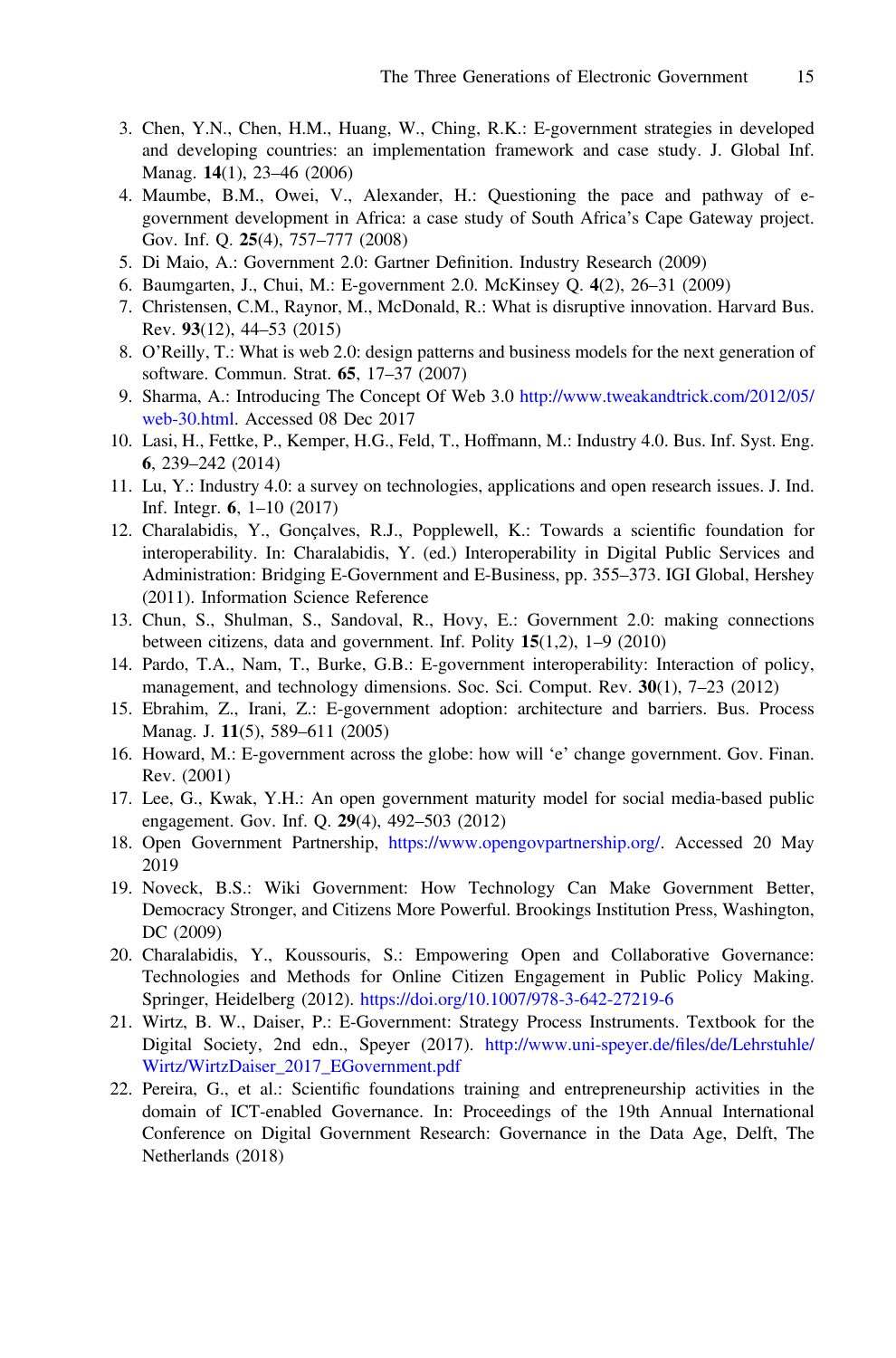- <span id="page-13-0"></span>23. Alexopoulos C., Lachana Z., Androutsopoulou A., Diamantopoulou V., Charalabidis Y., Loutsaris M.: How machine learning is changing e-Government. In: Proceedings of the 12th International Conference on Theory and Practice of Electronic Governance (ICEGOV2019). ACM Press, Melbourne (2019)
- 24. Casalino, N.: Learning to connect: a training model for public sector on advanced egovernment services and inter-organizational cooperation. Int. J. Adv. Corp. Learn. (iJAC) 7(1), 24–31 (2014)
- 25. Casalino, N., Buonocore, F., Rossignoli, C., Ricciardi, F.: Transparency, openness and knowledge sharing for rebuilding and strengthening government institutions. In: Proceedings of the WBE 2013 Conference, IASTED-ACTA Press Zurich, Innsbruck, Austria (2013)
- 26. Janssen, M., Attard, J., Alexopoulos, C.: Introduction to the Minitrack on data-driven government: creating value from big and open linked data. In: Proceedings of the 52nd Hawaii International Conference on System Sciences (2019)
- 27. Kassen, M.: E-Government as a universal political value. In: Understanding Systems of e-Government, pp. 1–26. Rowman & Littlefield, New York (2015)
- 28. Vlahovic, N., Vracic, T.: An overview of e-government 3.0 implementation. In: Khosrow-Pour, M. (ed.) Encyclopedia of Information Science and Technology, 3rd edn, pp. 2700– 2708. IGI Global, Hershey (2015). Information Science Reference
- 29. Scholl, H.J.: Five trends that matter: challenges to 21st century electronic government. Inf. Polity 17(3–4), 317–327 (2012)
- 30. Ojo, A., Millard, J.: Government 3.0–Next Generation Government Technology Infrastructure and Services: Roadmaps, Enabling Technologies & Challenges, vol. 32. Springer, Cham (2017). [https://doi.org/10.1007/978-3-319-63743-3](http://dx.doi.org/10.1007/978-3-319-63743-3)
- 31. Katsonis, M., Botros, A.: Digital government: a primer and professional perspectives. Aust. J. Public Adm. 74(1), 42–52 (2015)
- 32. Smelser, N.J., Baltes, P.B.: International Encyclopedia of the Social & Behavioral Sciences, vol. 11. Elsevier, Amsterdam (2001)
- 33. Nielsen, M.M.: Governance failure in light of Government 3.0: Foundations for building next generation eGovernment maturity models. In: Ojo, A., Millard, J. (eds.) Government 3.0–Next Generation Government Technology Infrastructure and Services, pp. 63–109. Springer, Cham (2017). [https://doi.org/10.1007/978-3-319-63743-3\\_4](http://dx.doi.org/10.1007/978-3-319-63743-3_4)
- 34. Charalabidis, Y., Loukis, E., Androutsopoulou, A., Karkaletsis, V., Triantafillou, A.: Passive crowdsourcing in government using social media. Transform. Gov. People Process Policy 8(2), 283–308 (2014)
- 35. Spiliotopoulou, L., Charalabidis, Y., Loukis, E., Diamantopoulou, V.: A framework for advanced social media exploitation in government for crowdsourcing. Transform. Gov. People Process Policy 8(4), 545–568 (2014)
- 36. Loukis, E.N.: Citizen-sourcing for public policy making: theoretical foundations, methods and evaluation. In: Gil-Garcia, J.R., Pardo, T.A., Luna-Reyes, L.F. (eds.) Policy Analytics, Modelling, and Informatics. PAIT, vol. 24, pp. 179–203. Springer, Cham (2018). [https://doi.](http://dx.doi.org/10.1007/978-3-319-61762-6_8) [org/10.1007/978-3-319-61762-6\\_8](http://dx.doi.org/10.1007/978-3-319-61762-6_8)
- 37. Ølnes, S., Ubacht, J., Janssen, M.: Blockchain in government. Benefits and implications of distributed ledger technology for information sharing. Gov. Inf. Q. 34(3), 355–364 (2017)
- 38. National Information Society Agency, Government 3.0: Dreaming New Korea (2013). [http://](http://www.gov30.kr) [www.gov30.kr](http://www.gov30.kr)
- 39. Layne, K., Lee, J.: Developing fully functional e-government: a four stage model. Gov. Inf. Q. 18(2), 122–136 (2001)
- 40. Lee, J.: 10 year retrospect on stage models of e-Government: a qualitative meta-synthesis. Gov. Inf. Q. 27(3), 220–230 (2010)